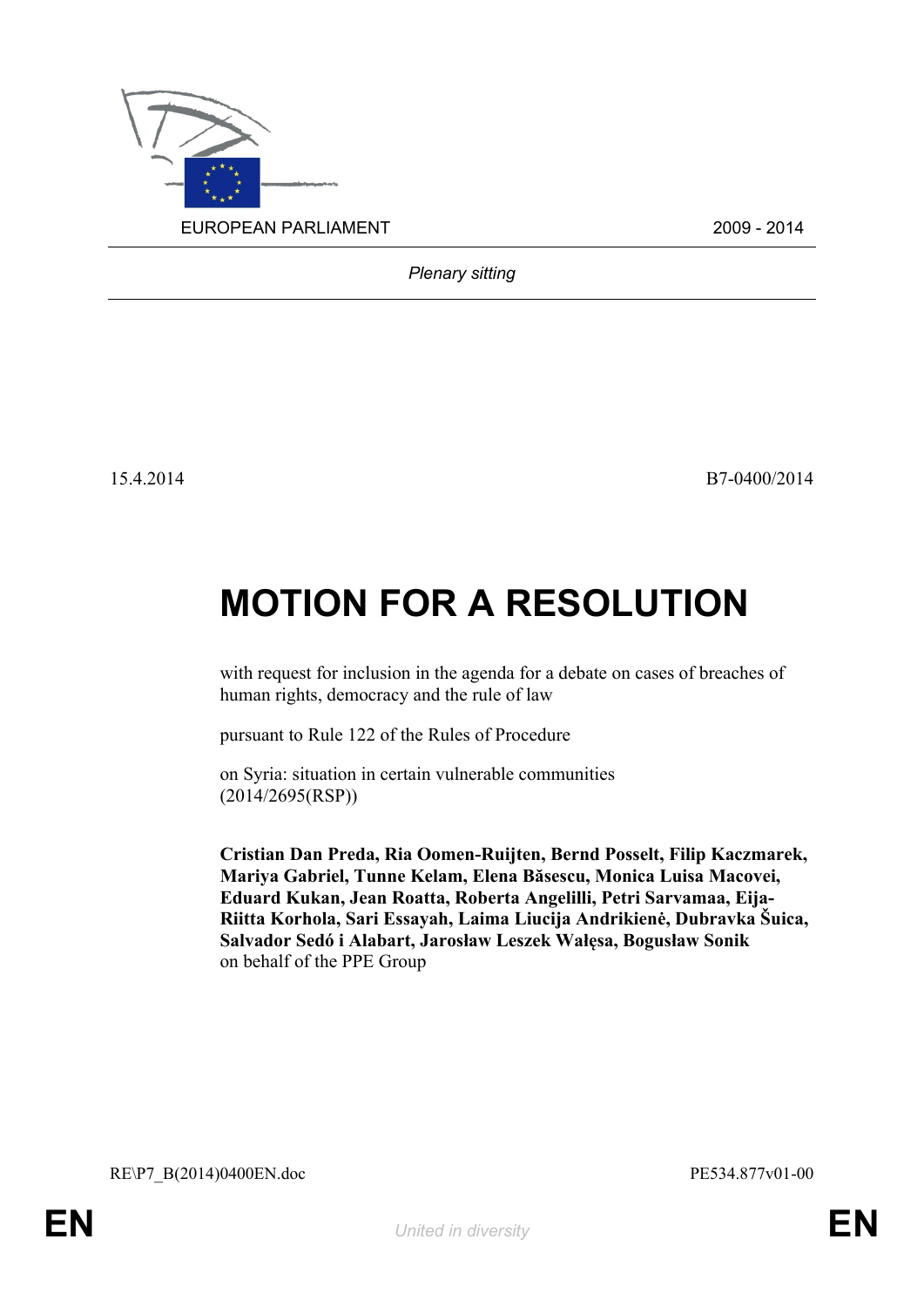## **B7-0400/2014**

## **European Parliament resolution on Syria: situation in certain vulnerable communities (2014/2695(RSP))**

## *The European Parliament*,

- having regard to its previous resolutions on Syria,
- having regard to its annual reports on the situation of human rights in the world,
- having regard to Article 18 of the Universal Declaration of Human Rights of 1948,
- having regard to Article 18 of the International Covenant on Civil and Political Rights of 1966,
- having regard to the UN Declaration on the Elimination of all Forms of Intolerance and of Discrimination based on Religion and Belief of 1981,
- having regard to the report of the Independent International Commission of Inquiry on the Syrian Arab Republic of 12 February 2014,
- having regard to the Foreign Affairs Council conclusions on Syria;
- having regard to the European Council conclusions on Syria,
- having regard to the statements by the Vice-President of the Commission/High Representative of the Union for Foreign Affairs and Security Policy (VP/HR), Catherine Ashton, on Syria,
- having regard to the statement by the Spokesperson of VP/HR Catherine Ashton of 8 April 2014 in reference to the killing of Father Frans van der Lugt, SJ in Homs, Syria,
- having regards to the statements by the Commissioner responsible for International Cooperation, Humanitarian Aid and Crisis Response, Kristalina Georgieva, on Syria,
- having regard to the UN Security Council resolution of 22 February 2014 on Syria,
- having regard to the statement by the Spokesman for UN Secretary-General Ban Kimoon of 7 April 2014 on Syria,
- having regard to Rules 122(5) and 110(4) of its Rules of Procedure,
- A. whereas, according to the United Nations, since the start of the violence in Syria in March 2011, more than 150.000 people, most of them civilians and vulnerable groups, have been killed, more than 6.5 million people are internally displaced and there are more than 2.6 million Syrian refugees, mainly in Turkey, Jordan, Lebanon, Egypt and Iraq;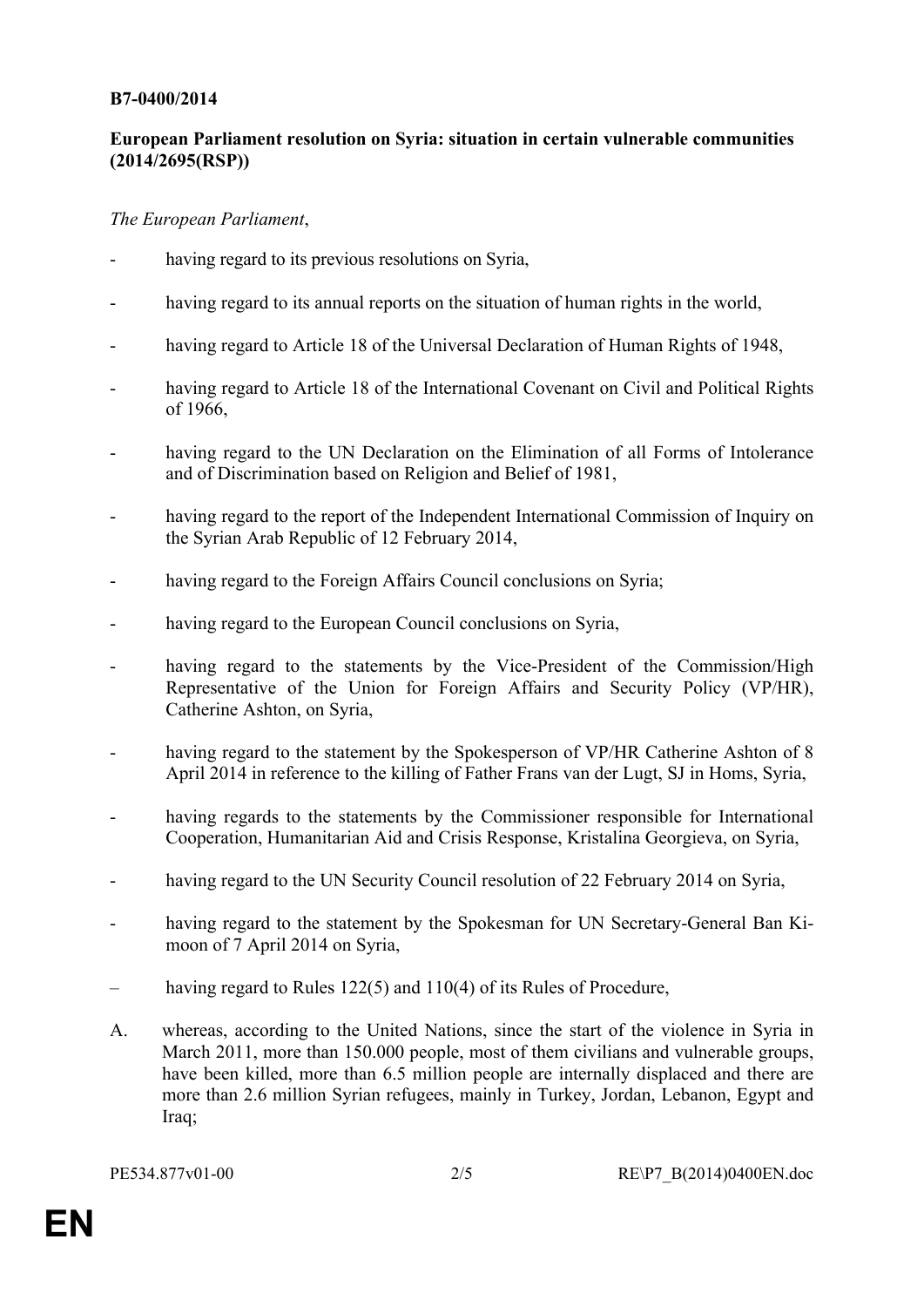- B. whereas there are still hundreds civilians trapped inside the Syrian cities where it is not allowed to provide food, water and medical assistance;
- C. whereas groups listed as terrorist organizations by the United Nations Security Council continue to brutalize the civilian population, human rights are being violated on a large scale by all parties in the conflict, including massacres, arbitrary arrest and unlawful detention, hostage-taking, enforced disappearance, execution of prisoners, systematic torture and ill-treatment, sexual violence and the violations of children's rights;
- D. whereas Government forces continue to indiscriminately destroy whole neighbourhoods burying entire families;
- E. whereas Dutch Jesuit Father Frans van der Lugt, aged 75, who had been living in Syria for many decades and well known for refusing to leave the besieged Syrian city of Homs, was beaten and shot dead by gunmen on Monday 7 April 2014; whereas the UN Secretary-General has condemned this inhumane act of violence against a man who heroically stood by the people of Syria amid sieges and growing difficulties;
- F. whereas Father Frans van der Lugt had become a renowned figure in the rebel-held area that had been blockaded by Government forces for nearly two years; whereas Father Frans van der Lugt was known by his complete commitment to assisting all those who turned to him for help;
- G. whereas there are 24 other Christians in the monastery where Father Frans van der Lugt was killed and the international community is worried about their safety;
- H. whereas the situation in the Old City of Homs has deteriorated since a UN brokered deal in February allowing about 1.500 civilians to leave;
- I. whereas the International community is also horrified by the gruesome images purporting executions in the Syrian town of Kassab, mainly perpetrated against the Armenians;
- J. whereas gross human rights violations undeniably continue and residents of entire villages such as Kassab have been forced to flee;
- K. whereas latest reports out of Syria show rebels from the Al-Qaeda linked al-Nusra Front have captured a number of Christian and Kurdish villages on the Turkish border, like the village of Kobani; whereas for months Christians and Kurdish have feared about their fate if militant Islamic groups take control of more areas;
- L. whereas more violence will only bring more suffering and instability to Syria and chaos in the region;

[RE\P7\\_B\(2014\)0400EN.doc](#page-0-1) 3/5 [PE534.877v01-00](#page-0-0)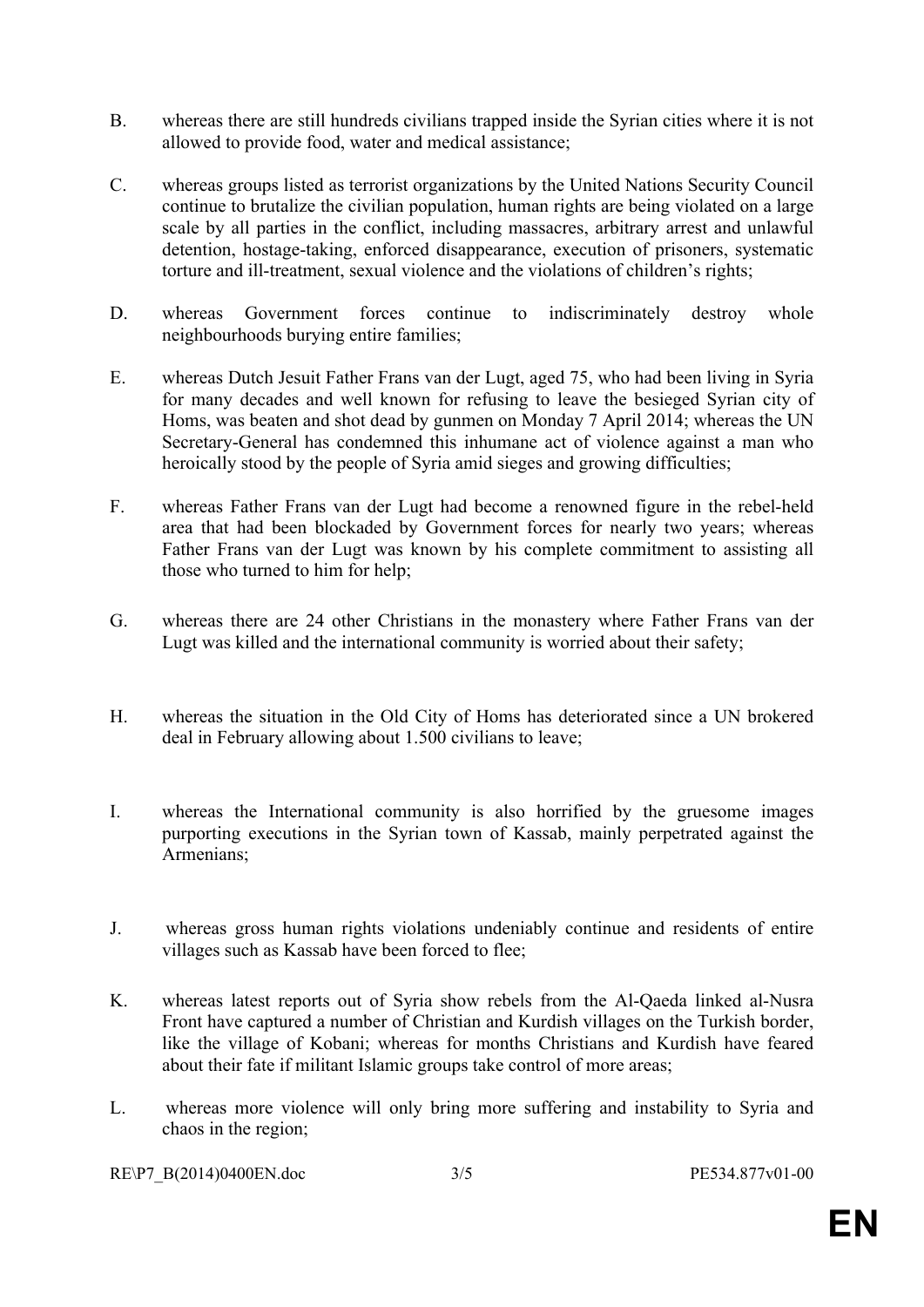- M. whereas the Geneva II Conference on Syria was opened by the UN Secretary-General on 22 January 2014, its aim being to achieve a political solution to the conflict, and there were two rounds of talks;
- 1. Strongly condemns the violations of human rights and international humanitarian law by the Assad regime; condemns any human rights abuses and violations of international humanitarian law by armed groups opposing the regime; strongly condemns the increasing number of terrorist attacks carried out by extremist organisations and individuals associated with Al-Qaeda;
- 2. Extends its condolences to the victims' families; applauds the courage of the Syrian people and reiterates its solidarity with their struggle for freedom, dignity and democracy;
- 3. Calls for the cessation of all hostilities in Syria; urges that all parties immediately put an end to all forms of violence, irrespective of where it comes from; calls on all parties to engage constructively in a genuine negotiation; reiterates its support for a political and democratic solution to the conflict, and underlines the fundamental importance of the Geneva II process; is convinced that a lasting solution to the current crisis in Syria can only be achieved through a Syrian-led, inclusive political process with the backing of the international community;
- 4. Deplores the assassination of Father Frans van de Lugt, who has given the world the testimony of the most tragic situation that thousands of Syrians find themselves in at the moment; pays tribute to Father Frans van de Lugt, whose work extended beyond the besieged Old City of Homs and continues to help hundreds of civilians with their everyday survival needs;
- 5. Strongly condemns the arbitrary detention and torture of civilians in Syria, notably in prisons and detention facilities, as well as the kidnappings, abductions and forced disappearances, and demands the immediate end of these practices and the release of all arbitrarily detained persons;
- 6. Is deeply concerned about the continuation of the dire situation for the Syrian people, with the increasing number of casualties and of persons in need of humanitarian aid;
- 7. Is concerned about the plight of all vulnerable groups in Syria, such as ethnic and religious minorities, including Christians; stresses that all parties have a duty to protect all the different minorities present in Syria; reiterates the importance of their participation in the Geneva II process, with the aim of preserving the tradition of intercultural, interethnic and interreligious coexistence in the country;
- 8. Calls upon all parties to immediately lift the sieges of populated areas, and other locations; appeals to all sides to permit immediately the unfettered access of humanitarian assistance and workers, especially in order to help the most vulnerable communities in the country, especially providing food and shelter to help vulnerable people, namely women and children, to live in dignity;
- 9. Asks for humanitarian assistance to Kassab, where rebel jihadist forces have gained control and more than 2,000 residents of the largely Christian Armenian city have fled, leaving behind a "ghost town";
- 10. Is deeply concerned about the total number of Syrian refugees in the neighboring countries, especially in Lebanon, where the number [has now passed the 1 million](http://edition.cnn.com/2014/04/03/world/meast/lebanon-syrian-refugees/index.html)  [mark,](http://edition.cnn.com/2014/04/03/world/meast/lebanon-syrian-refugees/index.html) according to the U.N.'s refugee agency, not including the tens of thousands who have not registered with the agency, while 12,000 people are fleeing Syria for Lebanon each week;
- 11. Is deeply concerned about the refugee outflow affecting Jordan, Turkey, Egypt and